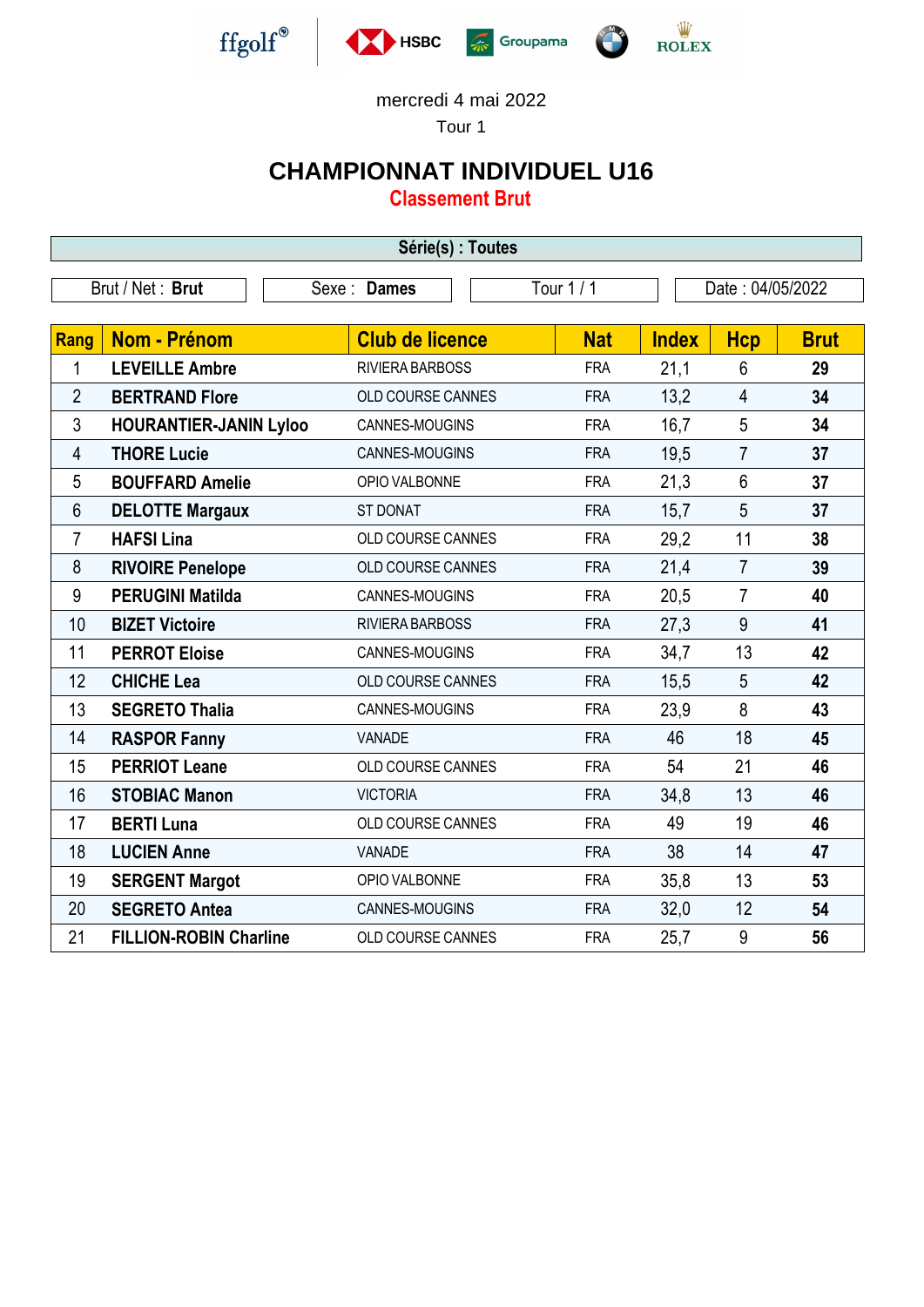

Tour 1

## **CHAMPIONNAT INDIVIDUEL U16**

**Classement Net**

| Série(s) : Toutes |                                                                   |                        |            |              |                |            |  |
|-------------------|-------------------------------------------------------------------|------------------------|------------|--------------|----------------|------------|--|
|                   | Tour 1 / 1<br>Date: 04/05/2022<br>Brut / Net: Net<br>Sexe : Dames |                        |            |              |                |            |  |
|                   | <b>Nom - Prénom</b>                                               | <b>Club de licence</b> | <b>Nat</b> |              |                | <b>Net</b> |  |
| Rang              |                                                                   |                        |            | <b>Index</b> | <b>Hcp</b>     |            |  |
| 1                 | <b>LEVEILLE Ambre</b>                                             | RIVIERA BARBOSS        | <b>FRA</b> | 21,1         | 6              | 23         |  |
| $\overline{2}$    | <b>PERRIOT Leane</b>                                              | OLD COURSE CANNES      | <b>FRA</b> | 54           | 21             | 25         |  |
| 3                 | <b>HAFSI Lina</b>                                                 | OLD COURSE CANNES      | <b>FRA</b> | 29,2         | 11             | 27         |  |
| 4                 | <b>BERTI Luna</b>                                                 | OLD COURSE CANNES      | <b>FRA</b> | 49           | 19             | 27         |  |
| 5                 | <b>RASPOR Fanny</b>                                               | VANADE                 | <b>FRA</b> | 46           | 18             | 27         |  |
| 6                 | <b>PERROT Eloise</b>                                              | CANNES-MOUGINS         | <b>FRA</b> | 34,7         | 13             | 29         |  |
| 7                 | <b>HOURANTIER-JANIN Lyloo</b>                                     | CANNES-MOUGINS         | <b>FRA</b> | 16,7         | 5              | 29         |  |
| 8                 | <b>THORE Lucie</b>                                                | CANNES-MOUGINS         | <b>FRA</b> | 19,5         | $\overline{7}$ | 30         |  |
| 9                 | <b>BERTRAND Flore</b>                                             | OLD COURSE CANNES      | <b>FRA</b> | 13,2         | 4              | 30         |  |
| 10                | <b>BOUFFARD Amelie</b>                                            | OPIO VALBONNE          | <b>FRA</b> | 21,3         | 6              | 31         |  |
| 11                | <b>RIVOIRE Penelope</b>                                           | OLD COURSE CANNES      | <b>FRA</b> | 21,4         | $\overline{7}$ | 32         |  |
| 12                | <b>BIZET Victoire</b>                                             | RIVIERA BARBOSS        | <b>FRA</b> | 27,3         | 9              | 32         |  |
| 13                | <b>DELOTTE Margaux</b>                                            | ST DONAT               | <b>FRA</b> | 15,7         | 5              | 32         |  |
| 14                | <b>STOBIAC Manon</b>                                              | <b>VICTORIA</b>        | <b>FRA</b> | 34,8         | 13             | 33         |  |
| 15                | <b>PERUGINI Matilda</b>                                           | CANNES-MOUGINS         | <b>FRA</b> | 20,5         | $\overline{7}$ | 33         |  |
| 16                | <b>LUCIEN Anne</b>                                                | <b>VANADE</b>          | <b>FRA</b> | 38           | 14             | 33         |  |
| 17                | <b>SEGRETO Thalia</b>                                             | CANNES-MOUGINS         | <b>FRA</b> | 23,9         | 8              | 35         |  |
| 18                | <b>CHICHE Lea</b>                                                 | OLD COURSE CANNES      | <b>FRA</b> | 15,5         | 5              | 37         |  |
| 19                | <b>SERGENT Margot</b>                                             | OPIO VALBONNE          | <b>FRA</b> | 35,8         | 13             | 40         |  |
| 20                | <b>SEGRETO Antea</b>                                              | CANNES-MOUGINS         | <b>FRA</b> | 32,0         | 12             | 42         |  |
| 21                | <b>FILLION-ROBIN Charline</b>                                     | OLD COURSE CANNES      | <b>FRA</b> | 25,7         | 9              | 47         |  |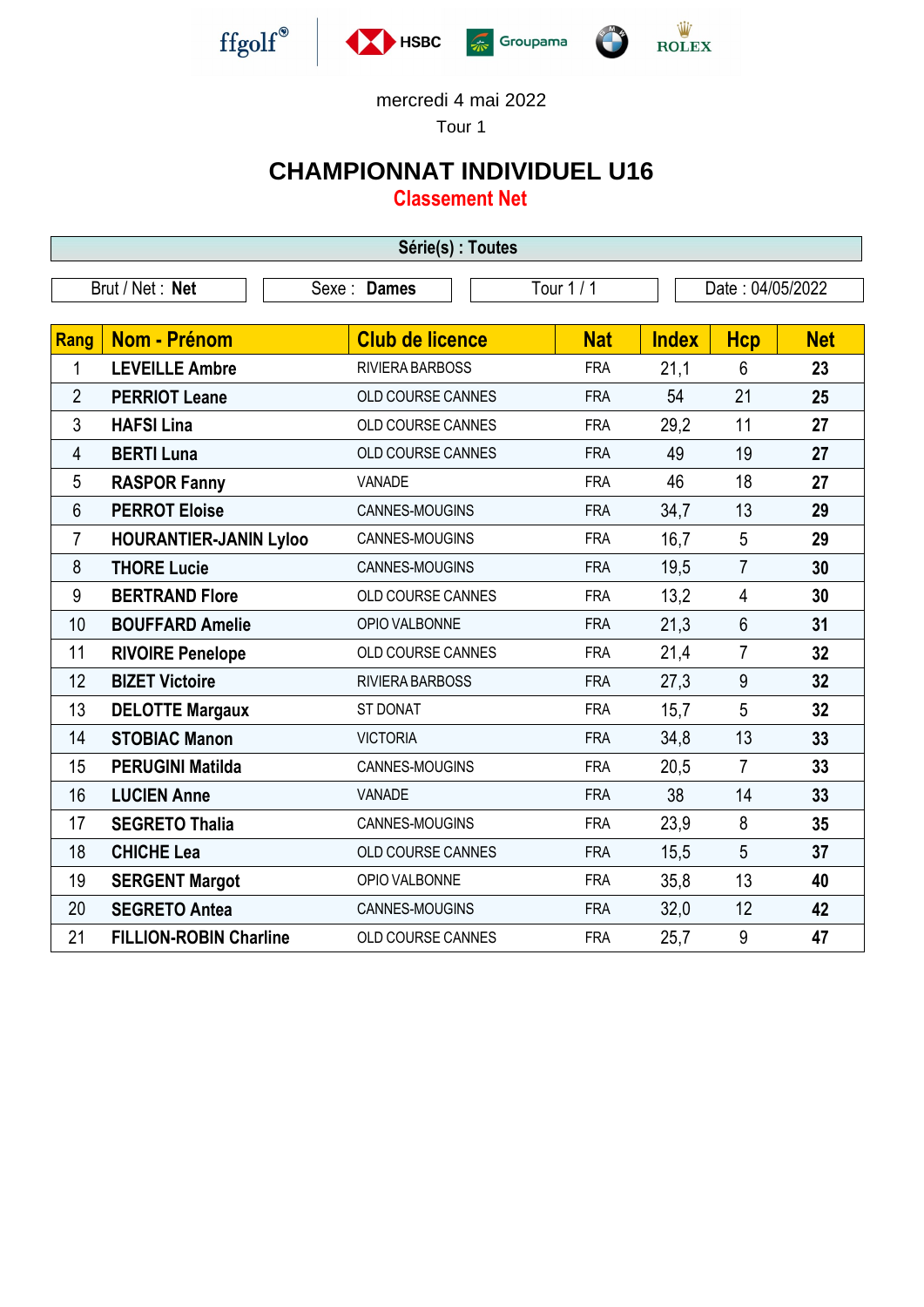

Tour 1

## **CHAMPIONNAT INDIVIDUEL U16**

**Classement Brut**

| Série(s) : Toutes                                                      |                                                  |                          |            |              |                |             |  |
|------------------------------------------------------------------------|--------------------------------------------------|--------------------------|------------|--------------|----------------|-------------|--|
| Tour 1 / 1<br>Brut / Net: Brut<br>Sexe : Messieurs<br>Date: 04/05/2022 |                                                  |                          |            |              |                |             |  |
|                                                                        |                                                  |                          |            |              |                |             |  |
| <b>Rang</b>                                                            | Nom - Prénom                                     | <b>Club de licence</b>   | <b>Nat</b> | <b>Index</b> | <b>Hcp</b>     | <b>Brut</b> |  |
| 1                                                                      | <b>KOSHKIN Nazar</b>                             | MONTE CARLO              | <b>FRA</b> | 11,8         | 3              | 30          |  |
| $\overline{2}$                                                         | <b>PAUL Misha</b>                                | CANNES-MOUGINS           | <b>FRA</b> | 31,2         | 11             | 31          |  |
| $\mathfrak{Z}$                                                         | <b>GIRE Louis</b>                                | OPIO VALBONNE            | <b>FRA</b> | 12,7         | 3              | 33          |  |
| 4                                                                      | <b>LARENS Victor</b>                             | CANNES-MOUGINS           | <b>FRA</b> | 13,3         | $\overline{3}$ | 33          |  |
| 5                                                                      | <b>TOURNIER-CORRIGNAN Elias</b>                  | OPIO VALBONNE            | <b>FRA</b> | 14,5         | 5              | 34          |  |
| $6\phantom{1}$                                                         | <b>MINEO Ennio</b>                               | <b>NICE</b>              | <b>FRA</b> | 21,8         | 8              | 35          |  |
| $\overline{7}$                                                         | <b>BIONDOLILLO Maxence</b>                       | <b>NICE</b>              | <b>FRA</b> | 18,6         | $6\phantom{1}$ | 35          |  |
| 8                                                                      | <b>PERROT Jules</b>                              | CANNES-MOUGINS           | <b>FRA</b> | 35,7         | 13             | 36          |  |
| 9                                                                      | <b>BENAS ILIAS Gabin</b>                         | CANNES-MOUGINS           | <b>FRA</b> | 20,5         | 6              | 37          |  |
| 10                                                                     | <b>LANG-CLAES Lilian</b>                         | <b>VICTORIA</b>          | <b>FRA</b> | 22,8         | 8              | 38          |  |
| 11                                                                     | <b>MINEO Andrea</b>                              | <b>NICE</b>              | <b>FRA</b> | 27,4         | 9              | 38          |  |
| 12                                                                     | <b>CURE Axel</b>                                 | CANNES-MOUGINS           | <b>FRA</b> | 28,8         | 10             | 38          |  |
| 13                                                                     | <b>DELOTTE Alban</b>                             | <b>ST DONAT</b>          | <b>FRA</b> | 18,2         | 6              | 38          |  |
| 14                                                                     | <b>DONETTI Gaspard</b>                           | VANADE                   | <b>FRA</b> | 54           | 21             | 39          |  |
| 15                                                                     | <b>POTIRON Tom</b>                               | ST DONAT                 | <b>FRA</b> | 30,2         | 10             | 39          |  |
| 16                                                                     | <b>SIMON Yann</b>                                | CANNES-MOUGINS           | <b>FRA</b> | 21,7         | $\overline{7}$ | 39          |  |
| 17                                                                     | <b>MANALO Etienne</b>                            | OPIO VALBONNE            | <b>FRA</b> | 30,1         | 10             | 39          |  |
| 18                                                                     | <b>DEBARD Lucas</b>                              | OPIO VALBONNE            | <b>FRA</b> | 30,3         | 10             | 40          |  |
| 19                                                                     | DANIEL MITCHELL CARRUTHER OLD COURSE CANNES      |                          | <b>FRA</b> | 16,4         | 5              | 40          |  |
| 20                                                                     | <b>SZIKMAN Eden</b>                              | <b>OLD COURSE CANNES</b> | <b>FRA</b> | 25,6         | 8              | 41          |  |
| 21                                                                     | <b>PASSIEUX Bastien</b>                          | VANADE                   | <b>FRA</b> | 50           | 20             | 41          |  |
| 22                                                                     | <b>BERTRAND Jules</b>                            | OLD COURSE CANNES        | <b>FRA</b> | 16,2         | 5              | 42          |  |
| 23                                                                     | <b>DEFOLY Benjamin</b>                           | VANADE                   | <b>FRA</b> | 52           | 20             | 42          |  |
| 24                                                                     | <b>GAMMON Zach</b>                               | <b>PROVENCAL</b>         | <b>FRA</b> | 26,7         | 9              | 42          |  |
| 25                                                                     | <b>GARRIGUES Tom</b>                             | OPIO VALBONNE            | <b>FRA</b> | 31,5         | 11             | 43          |  |
| 26                                                                     | <b>FORE Luca</b>                                 | OPIO VALBONNE            | <b>FRA</b> | 18,4         | 6              | 43          |  |
| 27                                                                     | <b>FRICAUD Bixente</b>                           | <b>VICTORIA</b>          | <b>FRA</b> | 42           | 16             | 44          |  |
| 28                                                                     | <b>GUEMY Sacha</b>                               | <b>VICTORIA</b>          | <b>FRA</b> | 42           | 16             | 44          |  |
| 29                                                                     | <b>BATTESTI David</b>                            | CANNES-MOUGINS           | <b>FRA</b> | 33,0         | 11             | 45          |  |
| 30                                                                     | <b>SERGENT Erwan</b>                             | OPIO VALBONNE            | <b>FRA</b> | 20,9         | $\overline{7}$ | 45          |  |
| 31                                                                     | <b>TAVANTI Matteo</b>                            | <b>VICTORIA</b>          | <b>FRA</b> | 44           | 16             | 45          |  |
| 32                                                                     | <b>BOURGEOIS ROATTINO Charles CANNES-MOUGINS</b> |                          | <b>FRA</b> | 47           | 18             | 46          |  |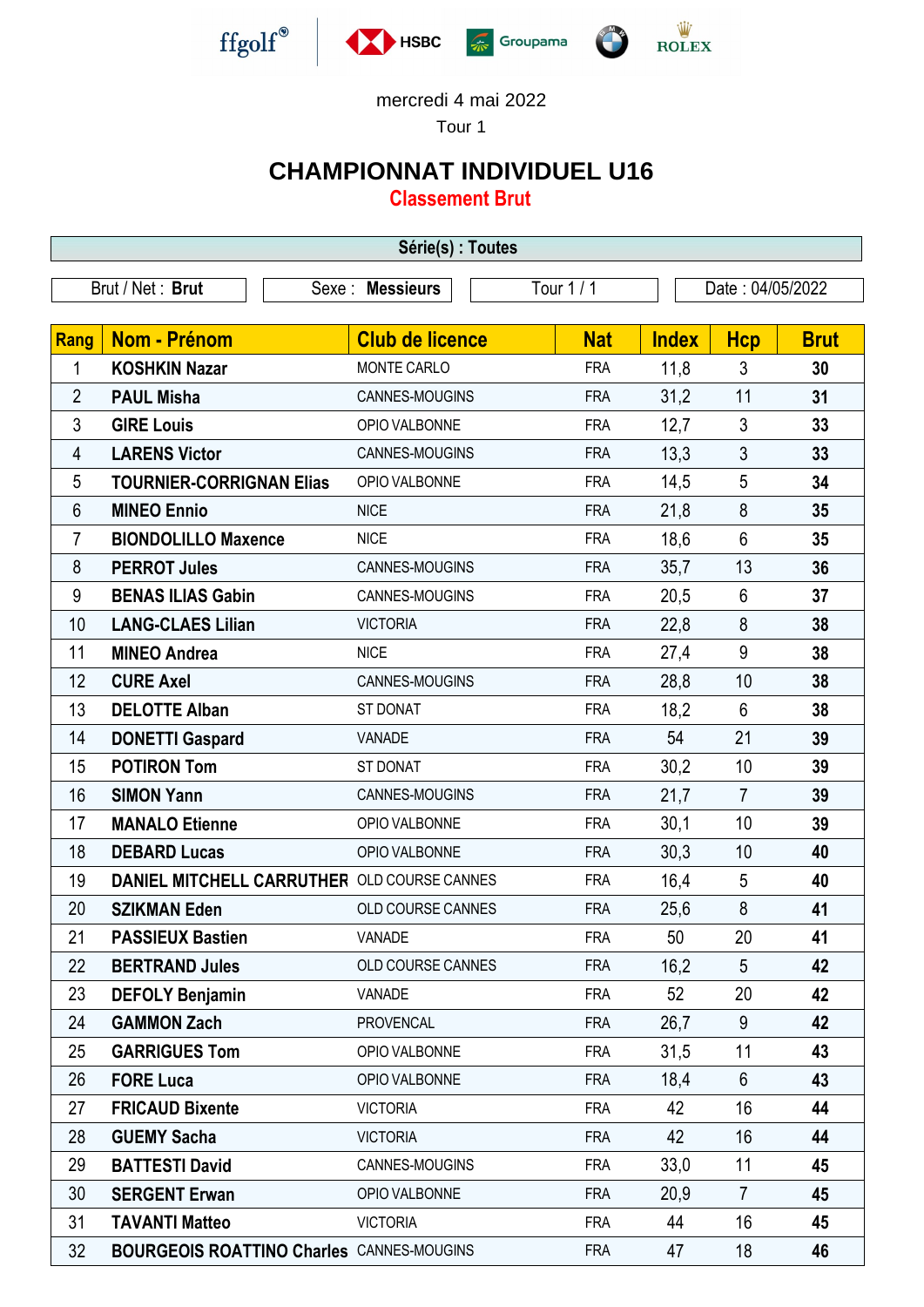| Rang | <b>Nom - Prénom</b>      | <b>Club de licence</b>   | <b>Nat</b> | <b>Index</b> | <b>Hcp</b> | <b>Brut</b> |
|------|--------------------------|--------------------------|------------|--------------|------------|-------------|
| 33   | <b>SAINT-JEAN Andrea</b> | VANADE                   | <b>FRA</b> | 43           | 16         | 46          |
| 34   | <b>LECLERC Dimitri</b>   | <b>MENTON</b>            | <b>FRA</b> | 48           | 18         | 46          |
| 35   | <b>HAFSI Hedi</b>        | <b>OLD COURSE CANNES</b> | <b>FRA</b> | 49           | 19         | 47          |
| 36   | <b>VALLA Diego</b>       | <b>VANADE</b>            | <b>FRA</b> | 41           | 15         | 47          |
| 37   | <b>MATARAZZO Clement</b> | <b>MENTON</b>            | <b>FRA</b> | 48           | 18         | 47          |
| 38   | <b>MALENFANT Arthur</b>  | OPIO VALBONNE            | <b>FRA</b> | 30,1         | 10         | 48          |
| 39   | <b>BARISSAT Valentin</b> | <b>VANADE</b>            | <b>FRA</b> | 35,9         | 13         | 48          |
| 40   | <b>PERRIOT Antoine</b>   | OLD COURSE CANNES        | <b>FRA</b> | 54           | 21         | 49          |
| 41   | <b>BIBBY Raphaël</b>     | CANNES-MOUGINS           | <b>FRA</b> | 47           | 18         | 51          |
| 42   | <b>MATHIEU Ethan</b>     | <b>VANADE</b>            | <b>FRA</b> | 47           | 18         | 52          |
| 43   | <b>MECHIN Jules</b>      | CANNES-MOUGINS           | <b>FRA</b> | 54           | 21         | 55          |
| 44   | <b>THEVENIN Vincent</b>  | OPIO VALBONNE            | <b>FRA</b> | 27,6         | 9          | 59          |
| 45   | <b>DUFFAUT Loan</b>      | OLD COURSE CANNES        | <b>FRA</b> | 54           | 21         | 64          |
| 46   | <b>FERRANDI Enzo</b>     | OLD COURSE CANNES        | <b>FRA</b> | 32,2         | 11         | 79          |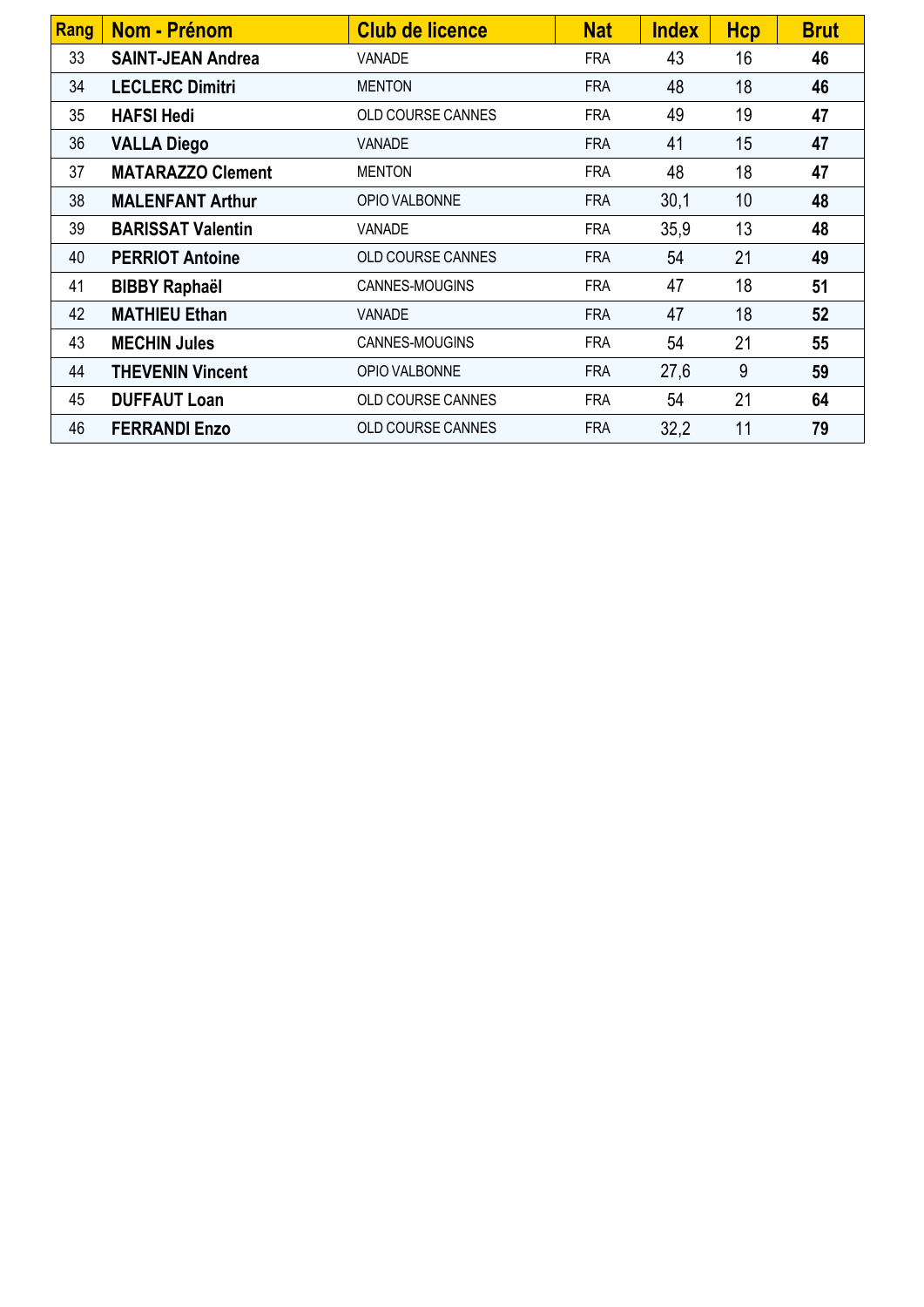

Tour 1

## **CHAMPIONNAT INDIVIDUEL U16**

**Classement Net**

| Série(s) : Toutes                                                     |                                                  |                        |            |              |                |            |  |
|-----------------------------------------------------------------------|--------------------------------------------------|------------------------|------------|--------------|----------------|------------|--|
| Tour 1 / 1<br>Brut / Net: Net<br>Sexe : Messieurs<br>Date: 04/05/2022 |                                                  |                        |            |              |                |            |  |
|                                                                       |                                                  |                        |            |              |                |            |  |
| <b>Rang</b>                                                           | <b>Nom - Prénom</b>                              | <b>Club de licence</b> | <b>Nat</b> | <b>Index</b> | <b>Hcp</b>     | <b>Net</b> |  |
| 1                                                                     | <b>DONETTI Gaspard</b>                           | <b>VANADE</b>          | <b>FRA</b> | 54           | 21             | 18         |  |
| $\overline{2}$                                                        | <b>PAUL Misha</b>                                | CANNES-MOUGINS         | <b>FRA</b> | 31,2         | 11             | 20         |  |
| 3                                                                     | <b>PASSIEUX Bastien</b>                          | VANADE                 | <b>FRA</b> | 50           | 20             | 21         |  |
| 4                                                                     | <b>DEFOLY Benjamin</b>                           | VANADE                 | <b>FRA</b> | 52           | 20             | 22         |  |
| 5                                                                     | <b>PERROT Jules</b>                              | CANNES-MOUGINS         | <b>FRA</b> | 35,7         | 13             | 23         |  |
| $6\phantom{1}$                                                        | <b>KOSHKIN Nazar</b>                             | MONTE CARLO            | <b>FRA</b> | 11,8         | 3              | 27         |  |
| $\overline{7}$                                                        | <b>MINEO Ennio</b>                               | <b>NICE</b>            | <b>FRA</b> | 21,8         | 8              | 27         |  |
| 8                                                                     | <b>BOURGEOIS ROATTINO Charles CANNES-MOUGINS</b> |                        | <b>FRA</b> | 47           | 18             | 28         |  |
| 9                                                                     | <b>FRICAUD Bixente</b>                           | <b>VICTORIA</b>        | <b>FRA</b> | 42           | 16             | 28         |  |
| 10                                                                    | <b>HAFSI Hedi</b>                                | OLD COURSE CANNES      | <b>FRA</b> | 49           | 19             | 28         |  |
| 11                                                                    | <b>CURE Axel</b>                                 | CANNES-MOUGINS         | <b>FRA</b> | 28,8         | 10             | 28         |  |
| 12                                                                    | <b>GUEMY Sacha</b>                               | <b>VICTORIA</b>        | <b>FRA</b> | 42           | 16             | 28         |  |
| 13                                                                    | <b>PERRIOT Antoine</b>                           | OLD COURSE CANNES      | <b>FRA</b> | 54           | 21             | 28         |  |
| 14                                                                    | <b>LECLERC Dimitri</b>                           | <b>MENTON</b>          | <b>FRA</b> | 48           | 18             | 28         |  |
| 15                                                                    | <b>TOURNIER-CORRIGNAN Elias</b>                  | OPIO VALBONNE          | <b>FRA</b> | 14,5         | 5              | 29         |  |
| 16                                                                    | <b>POTIRON Tom</b>                               | <b>ST DONAT</b>        | <b>FRA</b> | 30,2         | 10             | 29         |  |
| 17                                                                    | <b>MANALO Etienne</b>                            | OPIO VALBONNE          | <b>FRA</b> | 30,1         | 10             | 29         |  |
| 18                                                                    | <b>MINEO Andrea</b>                              | <b>NICE</b>            | <b>FRA</b> | 27,4         | 9              | 29         |  |
| 19                                                                    | <b>MATARAZZO Clement</b>                         | <b>MENTON</b>          | <b>FRA</b> | 48           | 18             | 29         |  |
| 20                                                                    | <b>BIONDOLILLO Maxence</b>                       | <b>NICE</b>            | <b>FRA</b> | 18,6         | 6              | 29         |  |
| 21                                                                    | <b>TAVANTI Matteo</b>                            | <b>VICTORIA</b>        | <b>FRA</b> | 44           | 16             | 29         |  |
| 22                                                                    | <b>GIRE Louis</b>                                | OPIO VALBONNE          | <b>FRA</b> | 12,7         | 3              | 30         |  |
| 23                                                                    | <b>LARENS Victor</b>                             | CANNES-MOUGINS         | <b>FRA</b> | 13,3         | 3              | 30         |  |
| 24                                                                    | <b>LANG-CLAES Lilian</b>                         | <b>VICTORIA</b>        | <b>FRA</b> | 22,8         | 8              | 30         |  |
| 25                                                                    | <b>DEBARD Lucas</b>                              | OPIO VALBONNE          | <b>FRA</b> | 30,3         | 10             | 30         |  |
| 26                                                                    | <b>SAINT-JEAN Andrea</b>                         | VANADE                 | <b>FRA</b> | 43           | 16             | 30         |  |
| 27                                                                    | <b>BENAS ILIAS Gabin</b>                         | CANNES-MOUGINS         | <b>FRA</b> | 20,5         | 6              | 31         |  |
| 28                                                                    | <b>GARRIGUES Tom</b>                             | OPIO VALBONNE          | <b>FRA</b> | 31,5         | 11             | 32         |  |
| 29                                                                    | <b>SIMON Yann</b>                                | CANNES-MOUGINS         | <b>FRA</b> | 21,7         | $\overline{7}$ | 32         |  |
| 30                                                                    | <b>DELOTTE Alban</b>                             | <b>ST DONAT</b>        | <b>FRA</b> | 18,2         | $6\phantom{1}$ | 32         |  |
| 31                                                                    | <b>VALLA Diego</b>                               | VANADE                 | <b>FRA</b> | 41           | 15             | 32         |  |
| 32                                                                    | <b>SZIKMAN Eden</b>                              | OLD COURSE CANNES      | <b>FRA</b> | 25,6         | 8              | 33         |  |